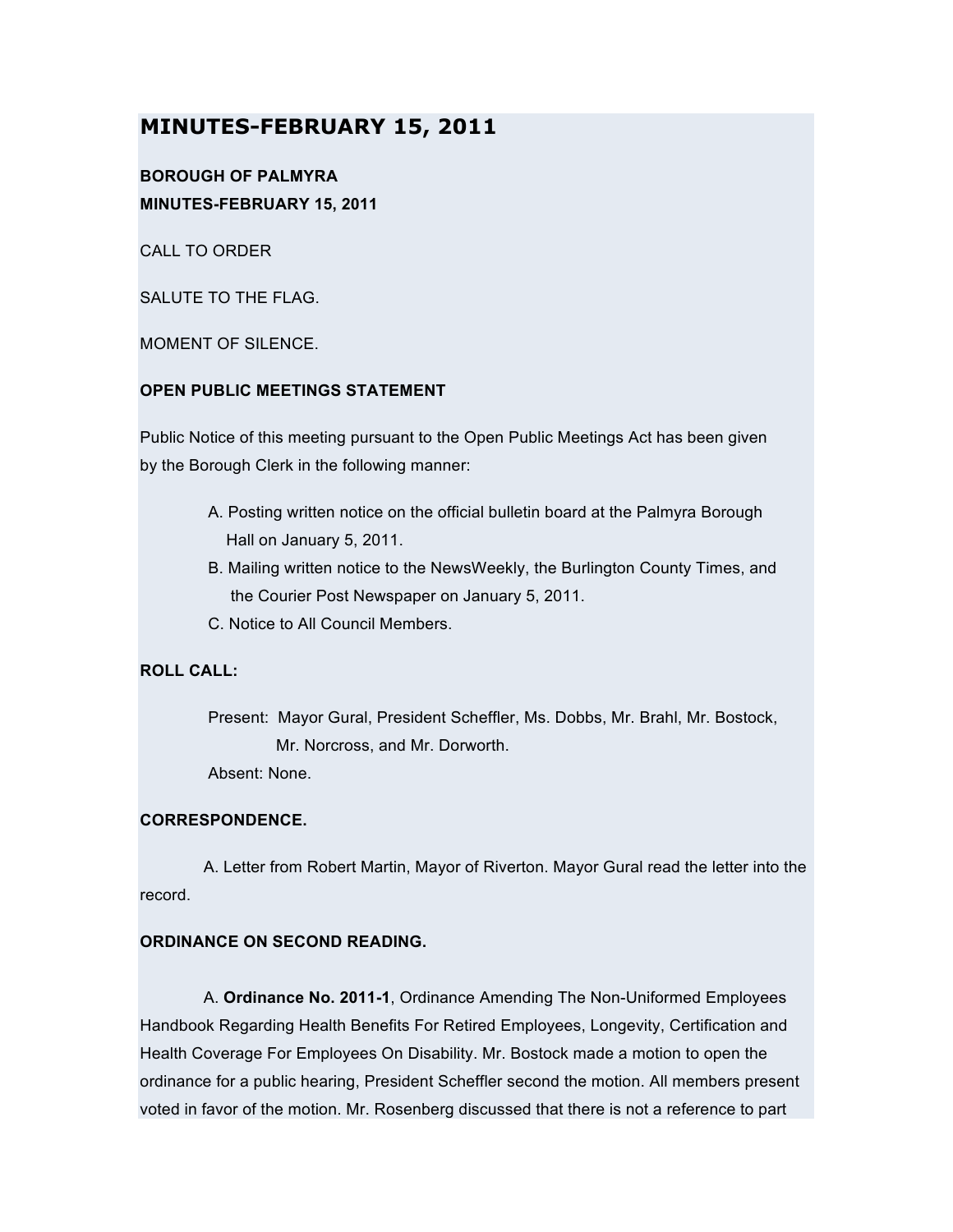time employees in the ordinance. Mayor Gural recommended adopting the ordinance this evening and the issue can be addressed in the future. No one from the public wishing to be heard on the ordinance, Mr. Dorworth made a motion to close the public section, President Scheffler second the motion. All members present voted in favor of the motion. Mr. Dorworth made a motion to adopt the ordinance on first reading, Mr. Norcross second the motion. At the call of the roll, the vote was:

> AYES: President Scheffler, Ms. Dobbs, Mr. Brahl, Mr. Bostock, Mr. Norcross, and Mr. Dorworth.

NAYES: None. The ordinance was adopted on second and final reading and will take effect after publication according to law.

B. **Ordinance No. 2011-2**, Ordinance Amending Ordinance 2009-26, Entitled "An Ordinance of the Borough of Palmyra Amending The Non-Uniformed Employees Handbook Regarding Health Benefits For Retired Employees And Bereavement Leave. Mr. Dorworth made a motion to open the ordinance for a public hearing, President Scheffler second the motion. All members present voted in favor of the motion. No one from the public wishing to be heard, President Scheffler made a motion to close the public hearing, Ms. Dobbs second the motion. President Scheffler made a motion to adopt the ordinance on second and final reading, Mr. Bostock second the motion. At the call of the roll, the vote was:

> AYES: President Scheffler, Ms. Dobbs, Mr. Brahl, Mr. Bostock, Mr. Norcross, and Mr. Dorworth.

NAYES: None. The ordinance was adopted on second and final reading and will take effect after publication according to law.

#### **ORDINANCE ON FIRST READING.**

A. **Ordinance No. 2011-3**, Ordinance Amending And Supplementing Chapter 237 (snow removal). Mr. Norcross explained that this ordinance would required vehicles to be removed during snow storm from certain streets and roads. Some of the roadways are county roads and the borough will have to receive permission from them. Mr. Norcross made a motion to adopt the ordinance on first reading, President Scheffler second the motion. At the call of the roll, the vote was:

> AYES: President Scheffler, Ms. Dobbs, Mr. Brahl, Mr. Bostock, Mr. Norcross, and Mr. Dorworth.

NAYES: None, the ordinance will be heard on second and final reading at the council meeting of March 14, 2011.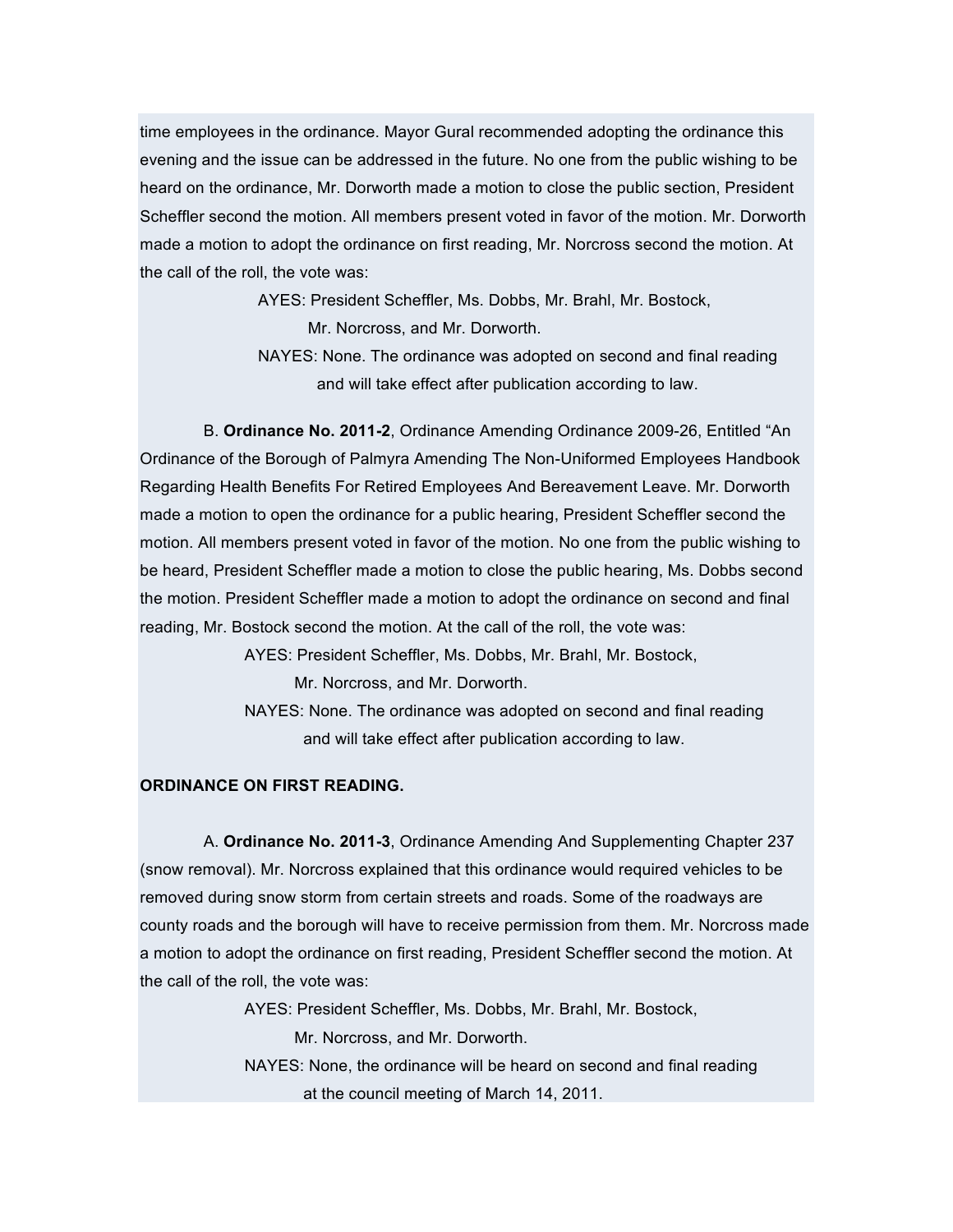B. **Ordinance No. 2011-4**, Ordinance Amending And Supplementing Chapter 237 (snow removal). Mr. Bostock explained that this will increase the fine for failure to remove snow or ice from sidewalks and require that it be done within 12 hours of the storm. President Scheffler made a motion to adopt the ordinance on first reading, Mr. Dorworth second the motion. At the call of the roll, the vote was:

AYES: President Scheffler, Ms. Dobbs, Mr. Brahl, Mr. Bostock,

Mr. Norcross, and Mr. Dorworth.

NAYES: None, the ordinance will be heard on second and final reading at the council meeting of March 14, 2011.

C. **Ordinance No. 2011-5**, An Ordinance Amending Chapter To Restrict The Parking Of Trailers on the Streets of the Borough. Mr. Rosenberg explained that this ordinance would elimate the parking of trailers on the public streets, the long term parking makes it unsightly and also interferes with the ability to see. Mr. Bostock made a motion to adopt the ordinance on first reading, Mr. Norcross second the motion. At the call of the roll, the vote was:

AYES: President Scheffler, Mr. Brahl, Mr. Bostock, Mr. Norcross,

and Mr. Dorworth.

NAYES: None, the ordinance will be heard on second and final reading at the council meeting of March 14, 2011.

ABSTAIN: Ms. Dobbs.

Mr. Schwering inquired if the ordinance included recreational vehicles as well? Mayor Gural replied that it would be just for trailers.

## **PUBLIC COMMENT**

Ms. Dobbs made a motion to open the meeting to the public, Mr. Bostock second the motion. All members present voted in favor of the motion. Mr. Beurle-805 Lincoln Avenue discussed that he parks his trailer in the driveway but on occasion has had to pull it into the street. Mr. Rosenberg explained that the ordinance would prohibit the trailer being in the street after a certain time. Mr. Beurle will review the ordinance and come back when it is open for a public hearing. Mr. Beurle understands that there is not a tax assessor working for the Borough and that he purchased a property in November, 2010 and would like to have the assessment lower. The state had informed him that the tax assessor could change the amount. Mayor Gural explained that the last tax assessor resigned and that council is interviewing for another one. The new assessor should be in place by the March 14th meeting. No one else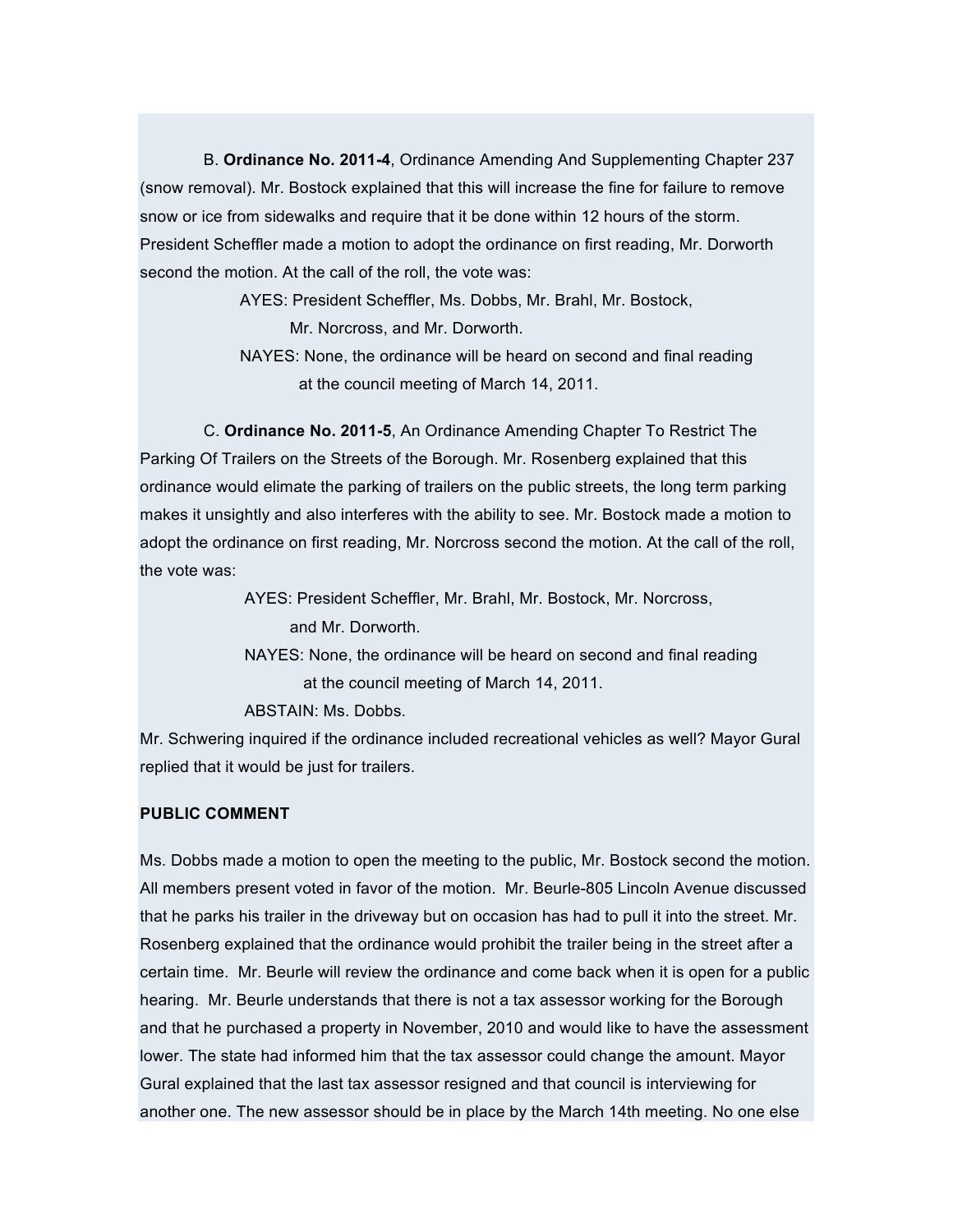from the public wishing to be heard, Mr. Norcross made a motion to close the public portion, President Scheffler second the motion. All members present voted in favor of the motion.

## **CLOSED SESSION.**

**Resolution 2011- 45**, Resolution Excluding the Public From Certain Meetings Pursuant To Section 8 Of the Open Public Meeting Act C. 231 P. L. 1975. President Scheffler made a motion to go into closed session for the discussion of litigation and personnel, Mr. Norcross second the motion. At the call of the roll, the vote was:

> AYES: President Scheffler, Ms. Dobbs, Mr. Brahl, Mr. Bostock, Mr. Norcross, and Mr. Dorworth.

NAYES: None. Council went into closed session at 7:25 pm. Council returned to public session at 8:40 pm

#### **NEW BUSINESS:**

A. **Resolution 2011- 36**, Resolution Awarding Contract for 2011 Collection System Repairs For The Sewerage Treatment Plant. Mr. Dorworth made a motion to approve the resolution, President Scheffler second the motion. At the call of the roll, the vote was:

> AYES: President Scheffler, Ms. Dobbs, Mr. Brahl, Mr. Bostock, Mr. Norcross, and Mr. Dorworth. NAYES: None.

B. **Resolution 2011-37**, Resolution Awarding Contract for 2011

Transportation and Disposal of Sludge For the Sewage Treatment Plant. President Scheffler made a motion to approve the resolution, Ms. Dobbs second the motion. At the call of the roll, the vote was:

> AYES: President Scheffler, Ms. Dobbs, Mr. Brahl, Mr. Bostock, Mr. Norcross, and Mr. Dorworth. NAYES: None

C. **Resolution 2011- 38**, Resolution Awarding Maintenance Contract 2011 For The Sewerage Plant. President Scheffler made a motion to approve the resolution, Ms. Dobbs second the motion. At the call of the roll, the vote was:

AYES: President Scheffler, Ms. Dobbs, Mr. Brahl, Mr. Bostock,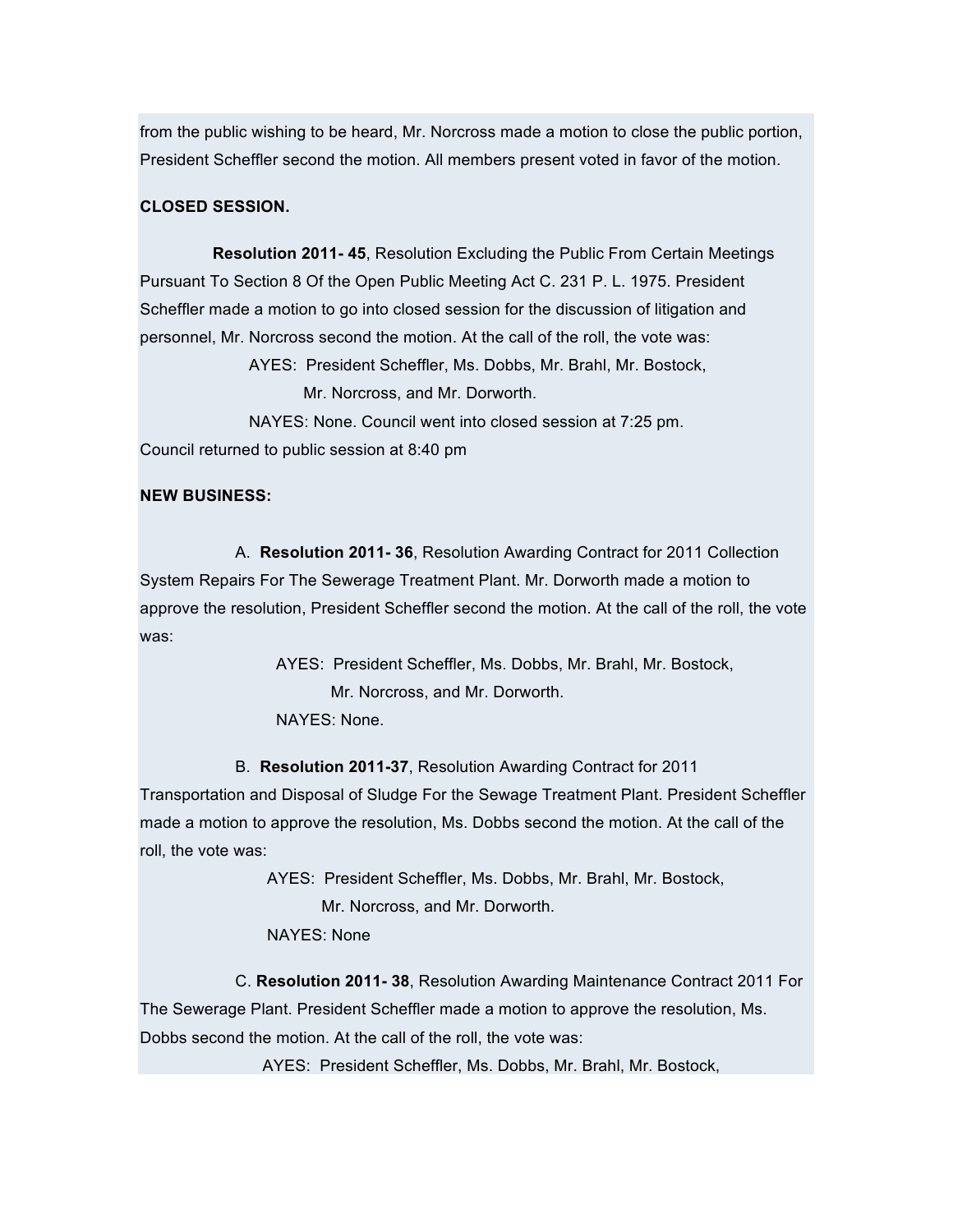Mr. Norcross, and Mr. Dorworth. NAYES: None.

D. **Resolution 2011-39**, Resolution Awarding Contract For Care and Maintenance Of Trees. President Scheffler made a motion to approve the resolution, Ms. Dobbs second the motion. At the call of the roll, the vote was:

> AYES: President Scheffler, Ms. Dobbs, Mr. Brahl, Mr. Bostock, Mr. Norcross, and Mr. Dorworth. NAYES: None.

E. **Resolution 2011-40,** Resolution Awarding Amended Contract To Elite Landscaping. Mr. Dorworth made a motion to approve the resolution, President Scheffler second the motion. At the call of the roll, the vote was:

AYES: President Scheffler, Ms. Dobbs, Mr. Bostock,

Mr. Norcross, and Mr. Dorworth.

NAYES: None.

ABSTAIN: Mr. Brahl.

**F. Resolution 2011-41**, Resolution Approving A Change Order For Third and Race Street and Second Street. Ms. Dobbs made a motion to approve the resolution, Mr. Norcross second the motion. At the call of the roll, the vote was:

AYES: President Scheffler, Ms. Dobbs, Mr. Bostock,

Mr. Norcross, and Mr. Dorworth.

NAYES: None. ABSTAIN: Mr. Brahl.

G. **Resolution 2011- 42**, Resolution Authorizing The 2011 Solid Waster Service Agreement With County of Burlington. President Scheffler made a motion to approve the resolution, Ms. Dobbs second the motion. At the call of the roll, the vote was:

AYES: President Scheffler, Ms. Dobbs, Mr. Brahl, Mr. Bostock,

Mr. Norcross, and Mr. Dorworth.

NAYES: None.

H. **Resolution 2011-43**, Resolution Authorizing The Payment Of Bills. Mr. Dorworth made a motion to approve the resolution, Ms. Dobbs second the motion. At the call of the roll, the vote was:

AYES: President Scheffler, Ms. Dobbs, Mr. Brahl, Mr. Bostock,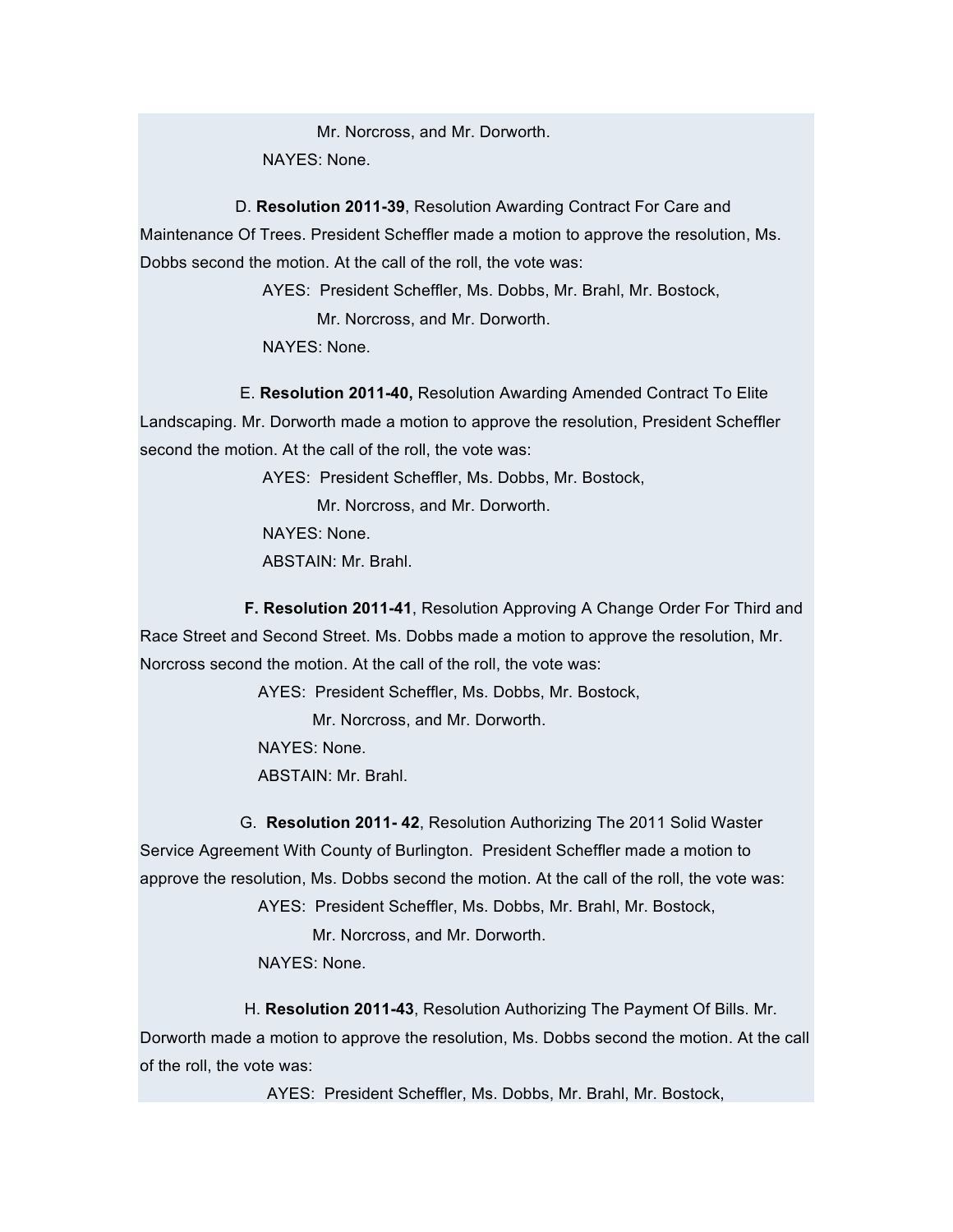Mr. Norcross, and Mr. Dorworth. NAYES: None.

I. **Approval of a Bingo Licenses**, Independence Fire Co #1. President Scheffler made a motion to approve the application, Ms. Dobbs second the motion. All members present voted in favor of the motion. Mr. Dorworth abstain.

J. **Approval of Special Permit For Social Affair**- Riverton Free Library. President Scheffler made a motion to approve the application, Mr. Bostock second the motion. All members present voted in favor of the motion.

K. **Resolution 2011-44**, Resolution Authorizing Transfer In The 2010 Budget. Mrs. Lewis explained that the transfers are needed due to the vendors sending in late bills. President Scheffler made a motion to approve the resolution, Ms. Dobbs second the motion. At the call of the roll, the vote was:

> AYES: President Scheffler, Ms. Dobbs, Mr. Brahl, Mr. Bostock, Mr. Norcross, and Mr. Dorworth. NAYES: None

L. **Resolution 2011-46**, Resolution Reduce The Deputy Court Administrator Hours To Part Time. Mr. Norcross made a motion to approve the resolution, Mr. Dorworth second the motion. At the call of the roll, the vote was:

> AYES: President Scheffler, Ms. Dobbs, Mr. Brahl, Mr. Bostock, Mr. Norcross, and Mr. Dorworth. NAYES: None

## **COMMITTEE REPORTS:**

Mr. Norcross reported on public works and the sewer department. Public Works had vehicles break down during the recent snow storms. The parts and labor will cost about \$5,000. The storm required overtime for the public works department and sewer department. Mr. Norcross discussed that he had attend a breakfast that was held by the YMCA for raising donations and that they would like to do a presentation at the next council meeting. Mr. Norcross requested that the camera truck for the sewer authority be released to surplus. Mr. Dorworth reported that the public safety report is on file and that the Chief had received six letters of thank you for police services. Chief Pearlman informed council that the detectives had conducted a raid in January and that two arrest were made at the flea market. Mayor Gural discussed consultation fees and that the Borough may not be able to do all of the